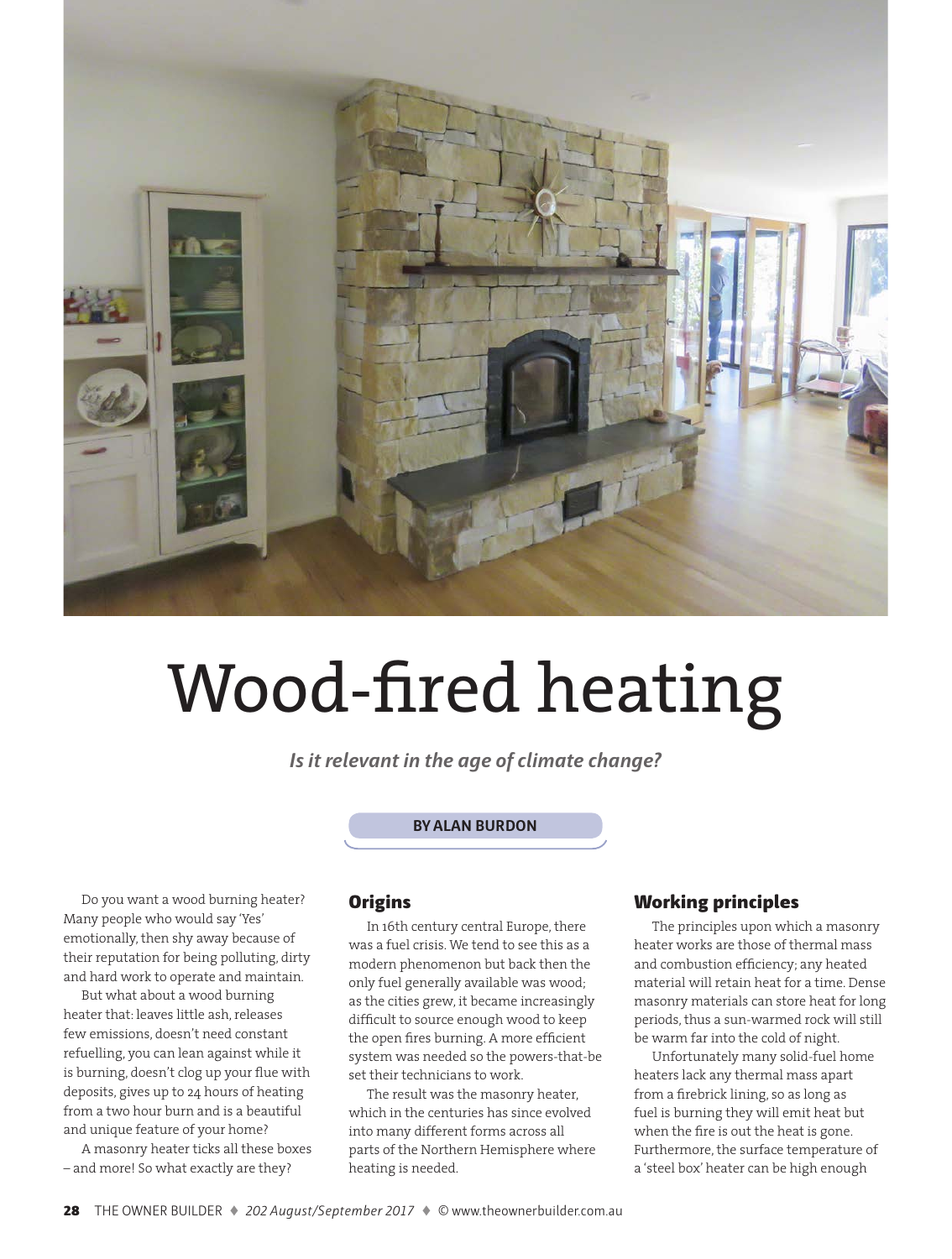

to create an unpleasant atmosphere as air and dust particles are 'burned' when they come into contact with it. These heaters can also overheat a room unless combustion is stifled, by reducing the air available; in which case creosote and other deposits are either left in the flue or exit to pollute the neighbourhood. Finally, even when burned fully, their internal burning temperatures rarely reach the level needed to combust the gases given off from burning wood, leaving a third or more of the energy value of the wood you have cut, spilt and carried to go to waste.

A masonry heater operates in a different way. The firebox is filled with fuel and the fire allowed to burn with full intensity. After a couple of hours the fire is burned out and won't need relighting for 12 to 24 hours. The hot gases are channelled through a labyrinth within the mass of the heater and release their heat to the masonry. This then steadily radiates into the room.

Wood burns at about 250°C but the gases given off need a much higher temperature to burn. The fire of a masonry heater is not immediately losing heat through a thin skin. With

maximum air supply, which is prewarmed as it enters the fire, it burns at the highest possible temperature leaving very little ash. A secondary combustion chamber completes the 600°C+ burning of the gases with the result that very little pollution leaves the heater. The air remains clean and flues do not need annual sweeping. Doors do not need to be opened for refuelling while a fire is burning (letting smoke into the house) and as logs are not being thrown into the firebox the structure can last a lifetime.

## Various styles

Over time the pattern of these heaters has varied in different parts of the world. The popular Finnish contra-flow heater uses vertical channels down each side of the firebox. Swedish designs have a number of horizontal channels within the flue. In the old houses of Europe the tiled facings of kachelöfen were works of art.

Heated benches may be formed in the system. Russian farmers would put their children to bed on top of the heater, as it was the warmest place in the house. This made use of another feature of the



masonry heater; that it never gets too hot to touch. Sitting with ones back against a heater, even when it is firing — just like against that sun-warmed rock — is a pleasant experience.

A masonry heater is unlikely to overheat a room. The lower surface temperature of a masonry heater puts heat into a room at a slower rate but for much longer time, so that it is still warm to the touch after 24 hours.

# Emissions

There is a common misconception that wood heating is a significant contributor to atmospheric greenhouse gas emissions. Figures issued by the CSIRO in Australia (2003) show that wood is less polluting than any of the major sources of home heating apart from hydroelectricity. If plantation timber is used with its higher take-up of CO2 then actual carbon sequestration can be achieved.

The figures used were for conventional wood heaters, which at best are 65% efficient. Masonry heaters can show 95% combustion efficiency and when that is also translated into the effort of cutting, splitting and carrying wood to the fire there is a considerable saving in both fuel and human labour.

Incorrect fire lighting procedures are also a cause of much of the pollution associated with wood burning. Masonry heaters are particularly well configured for the 'top down fire,' in which the largest pieces are placed at the bottom